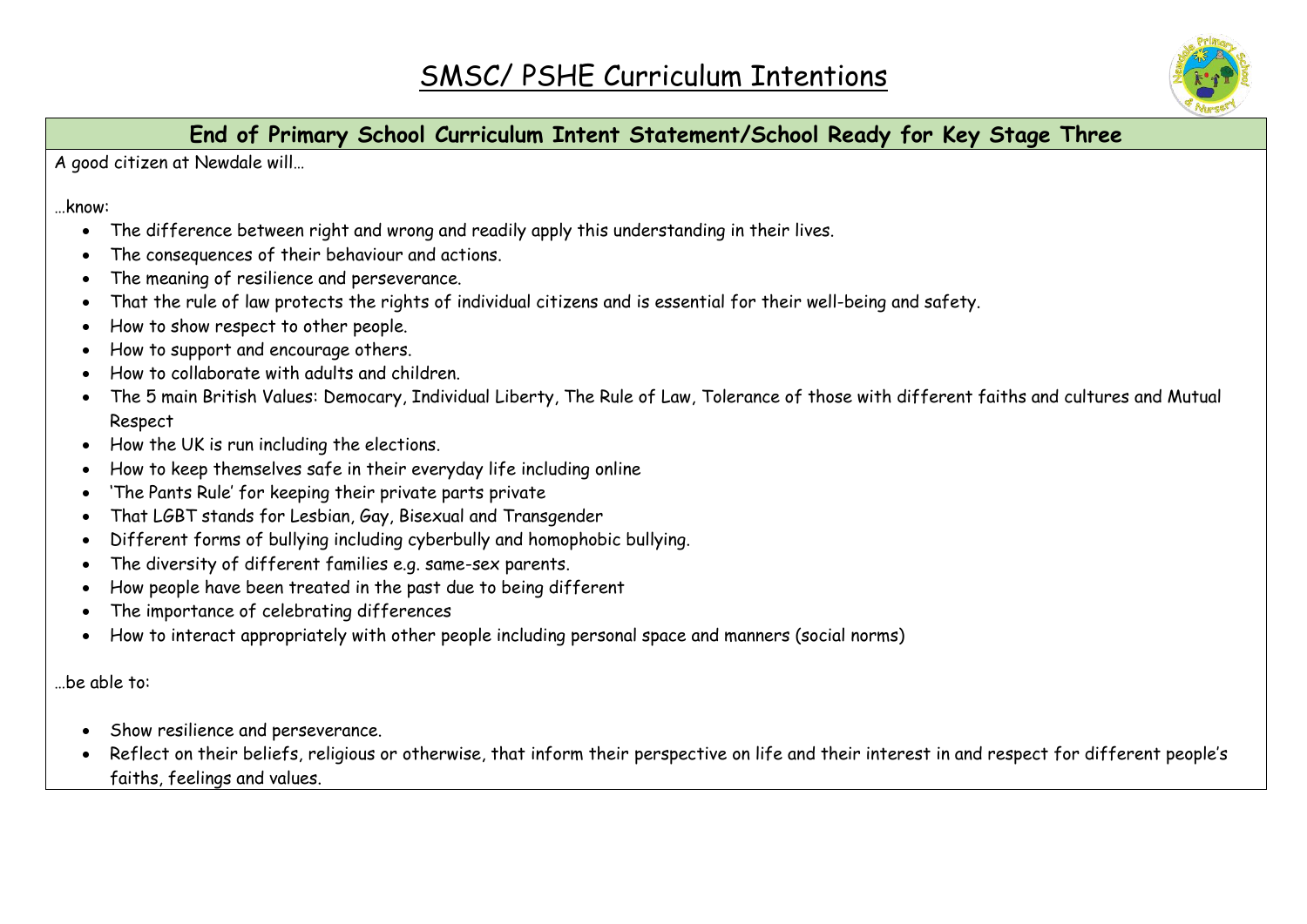## SMSC/ PSHE Curriculum Intentions



- Show a sense of enjoyment and fascination when learning about themselves, others and the world around them.
- Use imagination and creativity in their learning.
- Reflect willingly on their experiences.
- Investigate people's views about moral and ethical issues and understand and appreciate the viewpoints of others on these issues.
- Develop an acceptance of other people, understanding the importance of identifying and combatting discrimination.
- Use a range of social skills in different contexts.
- Participate in a variety of communities and social settings
- Co-operate well with others and be able to resolves conflicts effectively
- Understand and appreciate the wide range of cultural influences that have shaped their heritage and those of others
- Understand and appreicate the range of different cultures within school and futher afield as an essential element of their preparation for life in modern Britain
- Participate in and respond positively to artistic, musical, sporting and cultural opportunities
- Explore and show respect for different faiths, religious, ethnic and social-economic groups, national and global communities.

| <b>Key Vocabulary</b> |                   |               | Key assessment of learning questions                     |
|-----------------------|-------------------|---------------|----------------------------------------------------------|
|                       |                   |               |                                                          |
| Respect               | <b>Individual</b> | Fairness      | What are the 5 British Values?                           |
| Care                  | Tolerance         | <b>Belief</b> | Why does our country have its own values?                |
| Love                  | Liberty           | Religion      | How can you be a good friend?                            |
| Resilience            | Discrimination    | Difference    | What should you do if you are worried about something?   |
| Perseverance          | <b>Disability</b> | Similarities  | How can you show that you care?                          |
| Share                 | Equal             | Celebrate     | How would you welcome a new child to Newdale?            |
| Relationship          | Equality          |               | How can you keep yourself safe at school/at home/online? |
| Friendship            | Positive/negative |               |                                                          |
| Values                | Tolerance         |               |                                                          |
| Mutual                | British           |               |                                                          |
|                       |                   |               |                                                          |